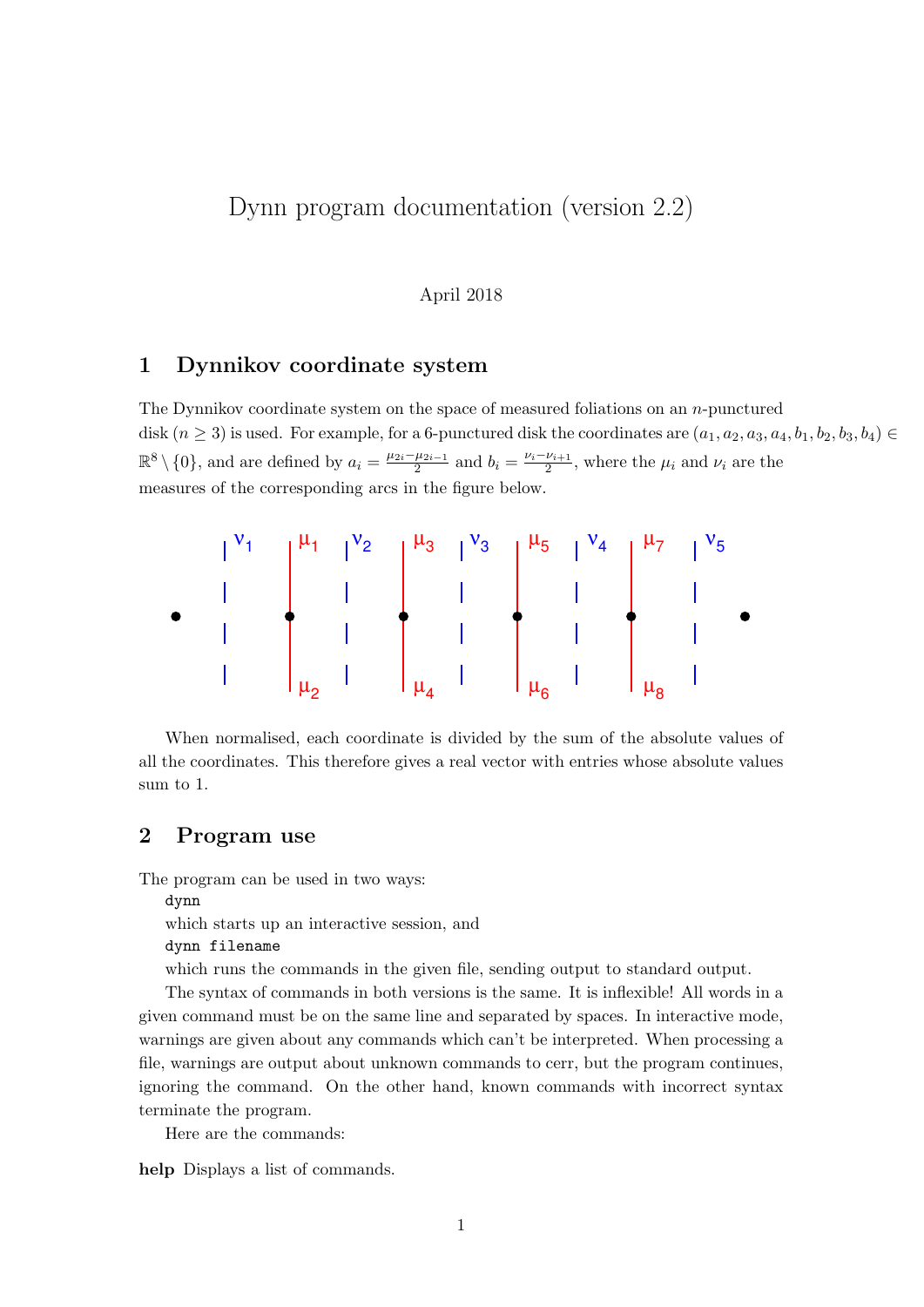/ Comment. Note the comment symbol must be followed by a space.

/\* Multiline comment. Everything is ignored until the command \*/ is found. Note that these commands must appear at the start of lines and be followed by spaces.

exit Exits.

- read The command read infile outfile processes the commands in the file infile, sending output to outfile. If outfile is omitted, output goes to the console in interactive mode, or to standard output in non-interactive mode. The files are in the current working directory unless full paths are specified.
- seed The command seed n seeds the random number generator with  $n$  (to enable random braids to be repeated on each run of the file).
- set Set a braid. (The command braid is synonymous.) There are several versions. Note that braid names can be any string not including spaces.
	- set b 4 1 2 -3: sets b to be the 4-braid  $\sigma_1 \sigma_2 \sigma_3^{-1}$ .
	- set b horseshoe 10010: sets b to be the braid corresponding to the given horseshoe orbit. hs is a permitted abbreviation.
	- set b predec m n w opt: sets b to be the horseshoe braid of height  $m/n$ and decoration  $w$ , with symbol *opt* after the prefix. Note that this requires, but does not check, then  $m/n$  is *strictly* less than  $q_w$ . Use **e** for the empty decoration, and NBT for NBT.
	- set b beta m n: sets b to be the braid  $\beta_{m,n}$ , e.g. with  $m=3$  and  $n=5$ will give  $\sigma_1 \sigma_2 \sigma_3 \sigma_4^{-1} \sigma_5^{-1} \sigma_6^{-1} \sigma_7^{-1} \sigma_8^{-1}$ .
	- set b sigma m n: sets b to be the braid  $\sigma_{m,n}$ , e.g. with  $m=3$  and  $n=5$ will give  $\sigma_1\sigma_2\sigma_3\sigma_3\sigma_2\sigma_1\sigma_1\sigma_2\sigma_3\sigma_4\sigma_5\sigma_6\sigma_7\sigma_8$ .
	- set b random 5 30: sets b to a random 5-braid with 30 generators (no  $q -q$ pairs).
	- set b inverse c: sets b to the inverse of braid c.
	- set b power c n: sets  $b = c^n$ .
	- set  $b$ . c d sets  $b$  to be the composition  $cd$ .
	- set b | c d: sets b to the braid obtained by putting c and d disjointly side by side.
	- set b % c d: sets b to  $d^{-1}cd$ .
	- set b ^ c d: sets b to the stacked braid with c on the inside and d on the outside (if d isn't cyclic, then c only appears in the first tube).

printbraid b Prints the braid b.

length b Prints the number of generators in b.

write whatever you like Writes whatever you like to standard output.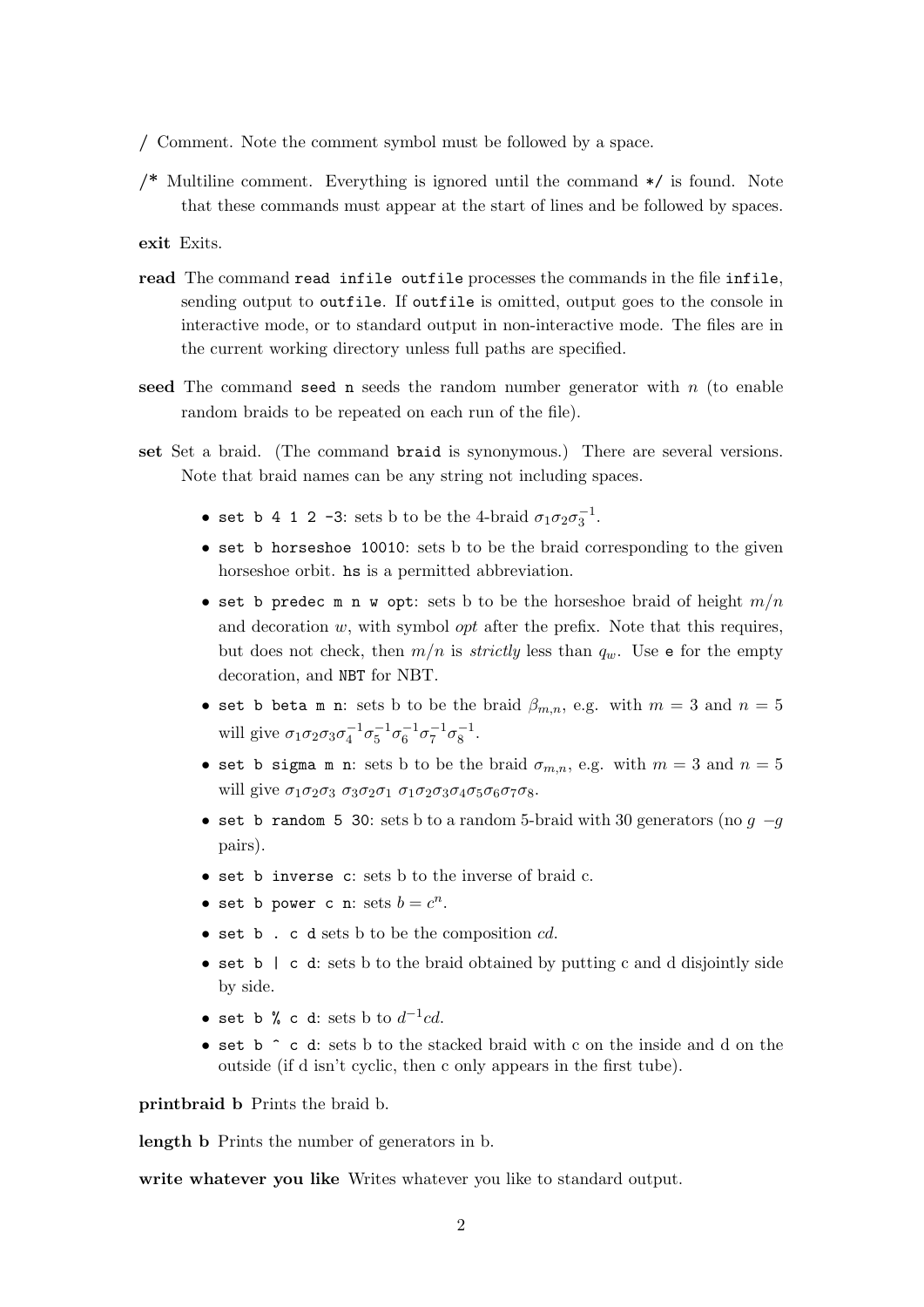- writeerr whatever you like Writes whatever you like to standard error (useful for showing progress when standard output is redirected to a file).
- separator n Writes a separating line consisting of n signs. The default value of n is 80.
- do b Processes the braid b according to the various options which have been set.
- dobraid 4 1 2 -3 sets a temporary braid and processes it as with do. Any of the above means of setting a braid can be used, for example dobraid hs 10010.

The options are of two types: boolean and integer. A boolean option can be set or unset by using (for example) birman on or birman off. An integer option is set using (for example) accuracy 30.

In fact there's one option of another type:

convergeby Specifies how the algorithm should decide that convergence should take place. There are 2 options, convergeby coordinates, and convergeby cycle. Convergence by coordinates iterates until the (normalized) coordinates of the measured foliations agree to the given accuracy. Convergence by cycle iterates until the approximate growth rates of successive iterates are very close to a periodic cycle of length less than the number of punctures. By default, having found such a cycle it takes the appropriate power of the braid and processes that (see the dopower option below). Warning: the growth rate/entropy reported in this case will be of the appropriate power of the braid.

In either case, behaviour is erratic for non-pA braids.

Here are the boolean options:

- birman Use Birman braid convention. Default is off.
- regions After a do command, the program attempts to find and describe all of the Dynnikov regions around the unstable foliation, together with the associated matrices.
- signs Displays the signs of the Dynnikov coordinates at the end of each do comand. Default is off.
- time Displays the time in seconds taken to execute each do command. Timing includes any optional additions (e.g. calculating regions).
- onlysigns In a do command, show *only* the signs of the coordinates. May interfere with other options which request display of certain things. Default is off.
- showinteger At convergence, show the integer as well as normalized coordinates. Default is off.
- nomatrix Don't show (or calculate) any matrix at the end of a do command. Default is off. This can save a great deal of time.
- nozero Do not set coordinates within accuracy decimal places of 0 to 0. Default is off.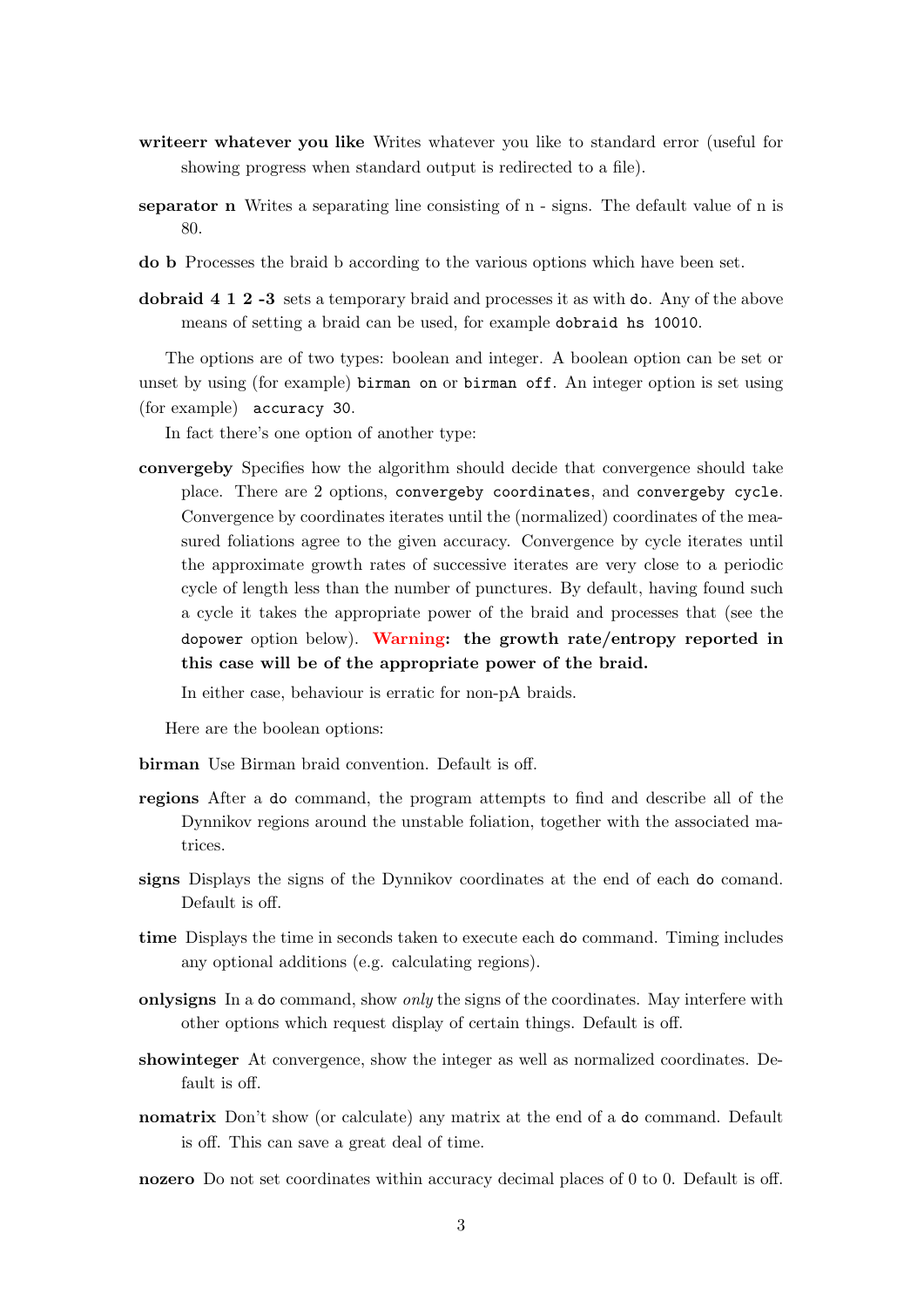- showgrowths Show a list of growth rates throughout the algorithm. Only valid for cycle convergence. Default is off.
- dopower When cycle convergence has been found, repeat the algorithm with the relevant power of the braid. Default is on. (When this option is turned off, growth rates output will be pretty much meaningless.)
- silent When this option is on (and the verbose option is off), running the step command will produce no output at all. When it is off (and verbose is also off), it will report each time a puncture or an annulus is erased. Default is off.
- verbose When this option is on, the step command will produce output after every step of the relaxation algorithm. Default is off.
- rescale When this option is on, the foliation will be rescaled (so that sum of squares of Dynnikov coordinates is 1) after every step of the relaxation algorithm when the step command is run. Default is on.

Here are the integer options:

accuracy Number of decimal places required for convergence. Default 15.

precision Number of displayed decimal places. Default 8.

bailout Number of iterations after which to give up. Default 10000.

discrepancy If this value is positive, then once convergence has taken place, the eigenvector is computed to much greater precision, and the current vector is repeatedly hit with the transfer matrix, projected orthogonal to the eigenvector, and normalized (the given number of times). Each time the vector is displayed together with its growth under the previous application of the matrix. I don't remember why this might be useful. . .

Finally, there are some commands to do with curves, matrices, vectors, and foliations:

- curve Set a curve. There are several versions. Curve names can be any string not including spaces: they are indpenedent of braid names (so the same string can be used to describe both a braid and a curve).
	- curve C 4 1 -2 3 -5: sets the curve using Dynnikov coordinates. In the above, the curve is on the 4-punctured disk. For n braid strings  $(n = 4$  above), there should be 2n–4 coordinates, which are in the order  $a_1, \ldots, a_n, b_1, \ldots, b_n$ .
	- curve C L n: sets the curve to be the standard curve  $L_n$  on the *n*-punctured disk: that is, all of the a coordinates are 0, and all of the b coordinates are 1.
	- curve  $C$  u p i j: sets the curve to be a "u" shaped curve on the p times punctured disk enclosing punctures i and j only. Must have  $1 \leq i \leq j-2$ and  $j \leq p$ .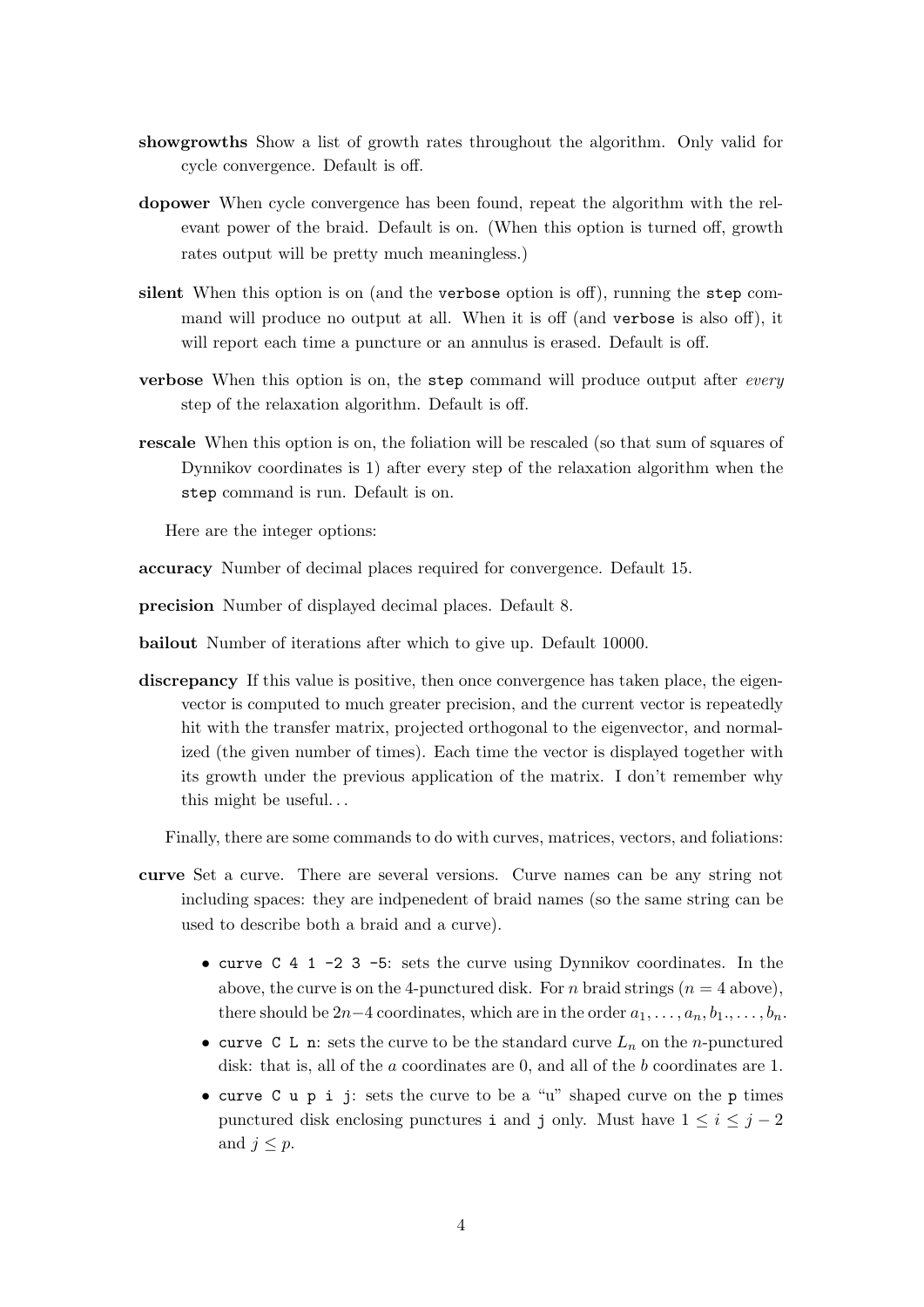- curve C n p i j: sets the curve to be an "n" shaped curve on the p times punctured disk enclosing punctures i and j only. Must have  $1 \leq i \leq j-2$ and  $j \leq p$ .
- curve C act D b n: sets C to be the curve obtained by acting n times on the curve D with the braid b.  $n$  defaults to 1 if omitted.
- curve C random 5 10: sets C to be a random curve on the 5-punctured disk with all coordinates between −10 and 10.
- curve C randomsum 5 100: sets C to be a random curve on the 5-punctured disk with sum of absolute values of the coordinates close to 100.

printcurve printcurve C displays the coordinates of C.

norm norm C displays the sum of the absolute values of the coordinates of C.

- count count C displays the number of connected components of C.
- docount docount 4 1 -2 3 -5 sets a temporary curve and counts its components. Any of the above means of setting a curve can be used, e.g. docount random 100 1000.
- multicount multicount 1000 random 100 100000 calculates the number of components of 1000 curves on the 100-punctured disk with random coordinates between −100000 and 100000. Can be used with any of the other curve setting commands, though it's hard to see why you'd want to. . .
- propone propone 100000 5 1000 calculates the proportion of 100000 curves on the 5-punctured disk with random coordinates between −1000 and 1000 which have exactly 1 component.
- relax relax C D B carries out Cumplido's relaxation algorithm on the curve C. After running, D is the curve obtained by relaxing C, and B is the positive braid which carries out the relaxation. Note that the meaning of positive is determined by whether or not the Birman convention is active. B, or both B and D, can be omitted, in which case they are displayed but not saved. If the silent option is on, there is no output.

relaxstep works like relax, but only applies a the first braid generator.

- intersect intersect C D displays the minimum intersection number of C and D.
- multiintersect multiintersect 1000 random 100 100000 calculates the intersection numbers of 1000 pairs of curves on the 100-punctured disk, each with random coordinates between −100000 and 100000. Can be used with any of the other curve setting commands, though it's hard to see why you'd want to. . .
- draw draw C filename puts a picture of the curve in filename (after adding .eps extension). It throws if the curve is too big. (For curves which aren't that big, but which are quite big, the output will be useless (will look like a straight line segment).)